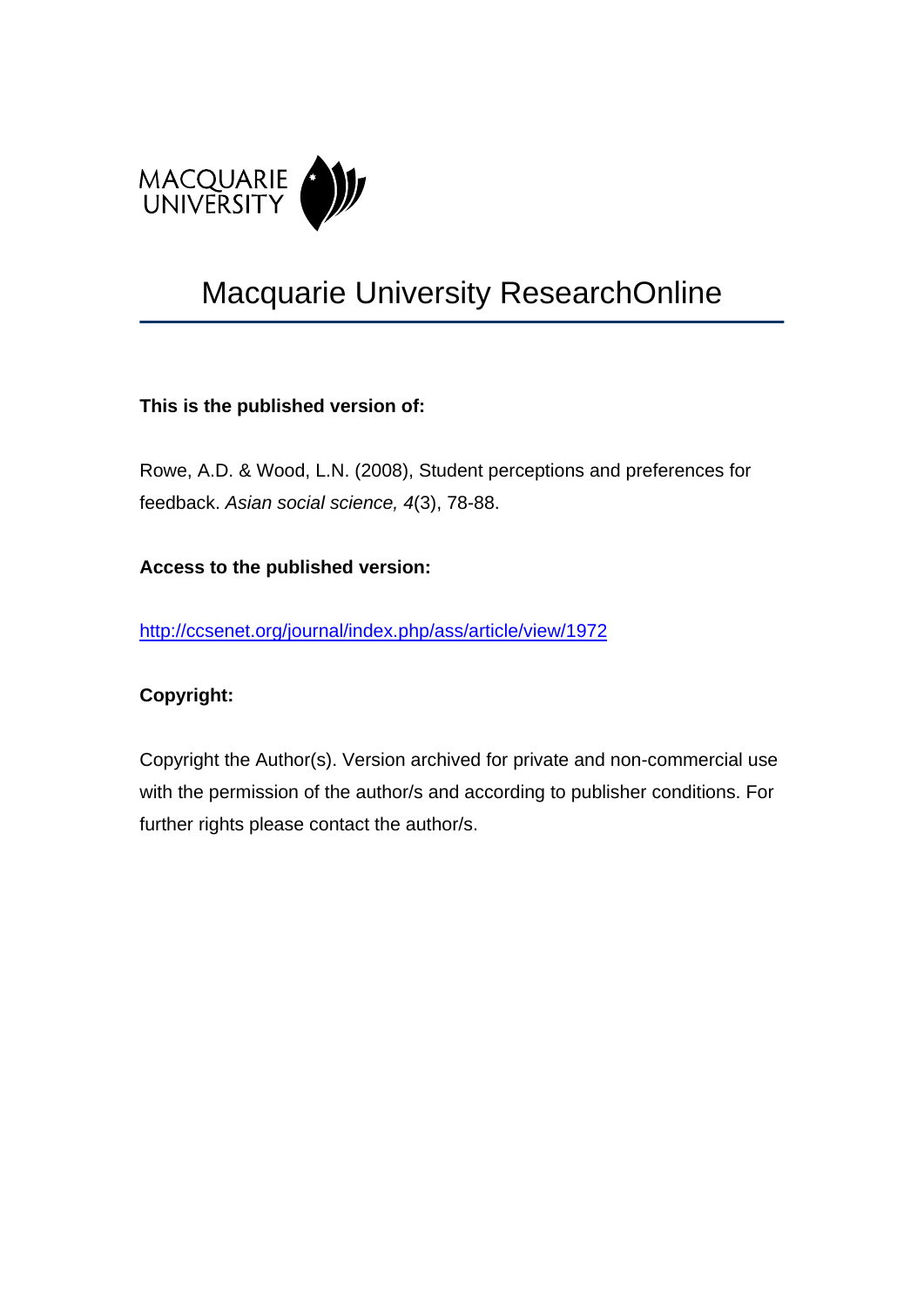

# Student Perceptions and Preferences for Feedback

Anna D. Rowe (Corresponding author)

Division of Economic and Financial Studies, Macquarie University

Sydney NSW 2109, Australia

Tel: 61-2-9850-8554 Email: anna.rowe@mq.edu.au

Leigh N. Wood

Division of Economic and Financial Studies, Macquarie University

Sydney NSW 2109, Australia

Tel: 61-2-9850-4756 E-mail: leigh.wood@mq.edu.au

*The research is financed by a Learning Excellence and Development (LEAD) grant from the Division of Economics and Financial Studies, Macquarie University, Australia.* 

## **Abstract**

Provision of effective and high quality feedback has been identified as a key element of quality teaching. Despite its importance this area has been neglected in research to date; in particular research on student experiences of feedback. In a previous study Rowe and Wood (2008) invited economic and finance students (both undergraduate and postgraduate) to attend focus groups and individual interviews. In line with previous research the authors found that students valued feedback, and were aware of its importance to achieving learning outcomes. The aim of the present study is to extend the findings of the previous qualitative study with quantitative data. A survey was developed from themes identified in the focus groups and was distributed to a large cohort of students at Macquarie University and Canberra University. Some preliminary results are provided.

**Keywords:** Assessment, Feedback, Higher education, Student perceptions, Student preferences

# **1. Introduction**

The provision of effective and high quality feedback has been identified as a key element of quality teaching and this view is well supported by meta-analytic studies (Astin, 1991; Black & William, 1998; Hattie, 1987; Hounsell, 1987; Ramsden, 2003). Nevertheless this element of teaching has been largely neglected in research; in particular, the experience of students has not been extensively investigated. In a previous study by Rowe and Wood (2008) undergraduate and postgraduate economic and finance students from Macquarie University were invited to attend focus groups and individual interviews. The purpose of the study was to explore student perceptions of feedback. Participants consisted of 29 students with a wide range of backgrounds in terms of age, ethnic and language background and experience, so it was considered that the opinions expressed reflected the range of opinions of the student population. Due to problems of scheduling to fit into students' timetables, groups ranged in size from one to five depending on who was available in the timeslots. The interviewer asked a series of open-ended questions and probes were used if initial questions did not lead to developed responses. Focus groups were audio recorded and transcribed.

As shown in previous research (Higgins, Hartley & Skelton, 2002; Hyland, 2000; Weaver, 2006), the authors found that students valued feedback and were aware of its importance to improved learning outcomes. Results indicated a diversity of preferences (that is, written/verbal, specific/general, group/individual), suggesting that a balanced approach in providing feedback would be most effective to meet individual needs. There were clear preferences for verbal feedback when generic and provided to the group as a whole. Written feedback was preferred, on the other hand, when offered as specific comments addressed to the individual on an assignment or exam. The overall message received from students was their need for teaching staff to provide more feedback. At the same time they expressed empathy for teachers, recognising the time and resource constraints of providing such a personalised service. The students interviewed in the previous study indicated that they wanted more engagement from their tutors, and while it is evident from the comments made that some tutors try to provide helpful feedback, this practice was found to be inconsistent. One possible explanation for this is time constraints due to large class sizes. The wide variety of responses received, when students were asked what they thought feedback was, suggests that many are confused about what to expect from tutors. While this could be attributed to differing perceptions about the role of feedback between students and teachers, another possibility is poor communication by teaching staff. It is suggested that the introduction of "assessment dialogues", as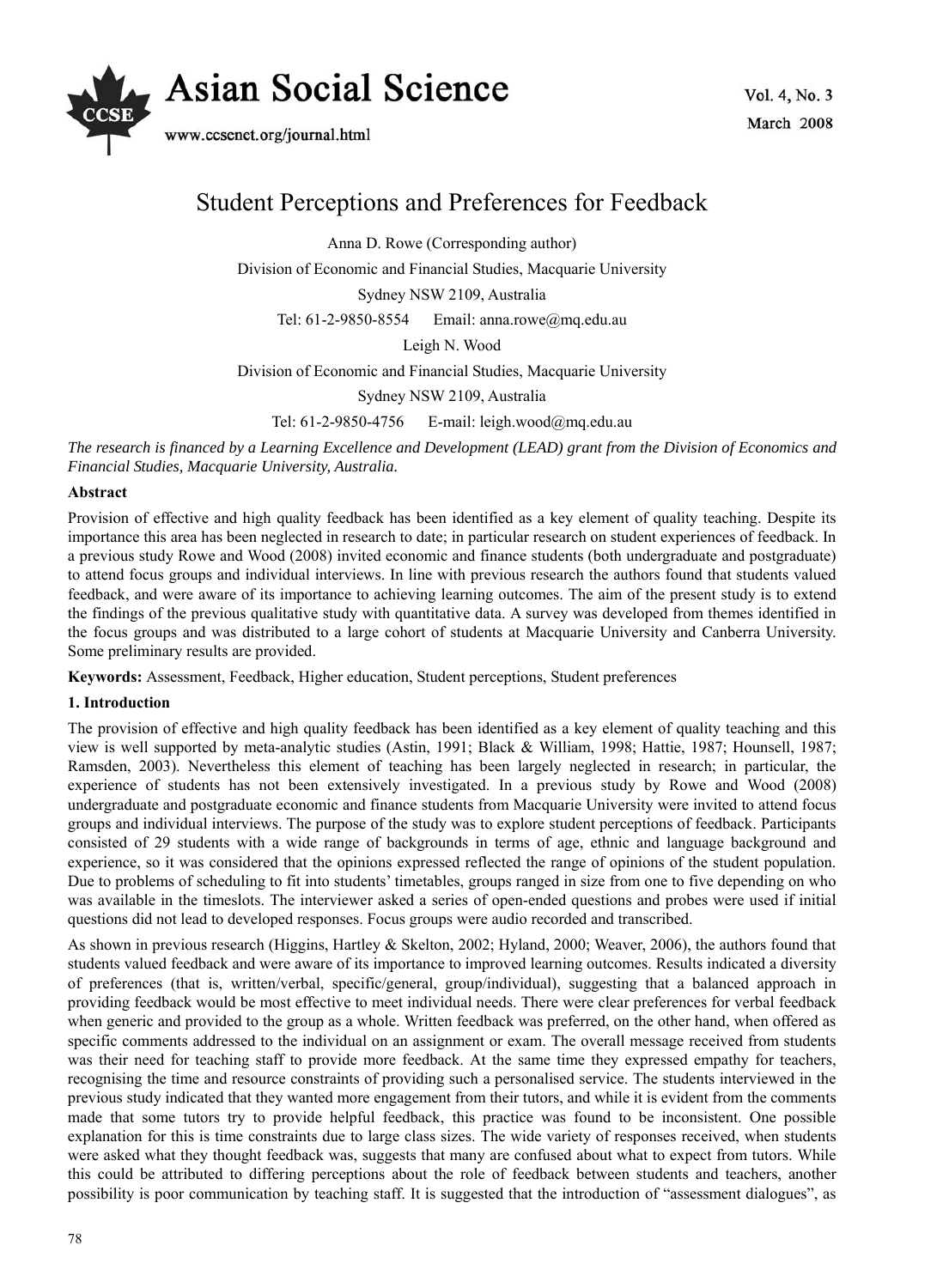proposed by Carless (2006), may be beneficial here.

Feedback was considered particularly unhelpful when vague or untimely, or when not enough information was provided to make it useful. Many students wanted more face-to-face individual contact, but were aware that this can make unreasonable demands on lecturers' time. An interesting finding was that some students described feedback in emotional terms, for example by pointing to its role as a motivator and in providing reassurance, thus reducing their anxiety about a subject. Many commented that it was disrespectful of teaching staff to provide late feedback. Students expressed the value they placed on it and how they wanted their needs to be considered, for instance by saying that they wanted tutors to consider their feelings and point of view, and show care for their work. These findings were important enough for us to include a section on emotions in the survey developed for the current paper, to further explore this area.

#### *1.1 What is the role of feedback?*

Previous research has identified several constructs involved in the feedback process: the sources of feedback (teachers and students); the mode of feedback (how it is presented); the content (information conveyed); and the occasion (when it is presented) (Rucker & Thomson, 2003). While there has been an attempt by some researchers to explain relationships between some variables, little has been done to integrate these constructs into a coherent theoretical model. Few studies have focused on teacher feedback about student performances, and fewer on student perceptions or preferences. Drew (2001) found that for students, feedback relating to all aspects of progress was important, not just performance in essays or exams (see also Deeprose & Armitage, 2004).

Available research suggests that feedback is most effective when provided soon after task performance; is presented in a manner sensitive to the students' learning styles; clearly identifies strengths and weaknesses; has suggestions for improvements; and is constructive and motivating (Hattie & Timperley, 2007; Parikh, McReelis & Hodges, 2001; Rucker & Thompson, 2003). Earlier research also established feedback as a necessary condition for student goal setting (Erez, 1977). Although the purpose of the present study was to explore student perceptions, a comparison of students' conceptualisations and research definitions is useful for refining teaching methods. For the purpose of this paper Hattie and Timperley's (2007) definition of feedback will be adopted, which they conceptualise as:

# *information provided by an agent (e.g. teacher, peer, book, parent, self, experience) regarding aspects of one's performance or understanding … feedback is thus a "consequence of performance (Hattie & Timperly, 2007, p.81).*

In this study feedback is defined as information provided to students about their performance, and includes written comments on assignments, verbal responses provided in class or individually, postings on WebCT (the online student learning system), and peer- and self-evaluation forms of feedback.

#### *1.2 Why study student preferences?*

In recent years, increasing attention has been given to assessment and instruction. This is due largely to a growing trend for higher education institutions to adopt service orientation models in the provision of educational services (Hill, 2005; Higgins et al., 2002). As Birenbaum (2007) notes, such information not only assists higher education institutes to better serve their customers, but investigation of students' preferences for instruction and assessment is valuable for understanding a variety of other factors that drive the learning process and its outcomes. Some studies, for example, link student learning and testing preferences to performance differences (Phillips, 1999). Teacher evaluations have been found to be influenced by student preferences (Birenbaum, 2007). Unlike teaching preferences, which have received much attention, few studies regarding student assessment preferences are available, especially on feedback.

Some studies have looked at the interaction between preferences and student characteristics, that is, personality, attitudes, cognitive styles, learning orientations and strategies (Birenbaum, 2007). Positive feedback has been found to improve mood and satisfaction ratings in undergraduate students (Stake, 1982). Such studies suggest that preferences for feedback are related to students' self–esteem, self-concept and self-efficacy. The relationship between feedback and self-efficacy has been supported both by theory (Bandura, 1986; Zimmerman, 1995) and experimental studies (such as Lackey, 1997). Some gender differences in perceptions have been found (Rucker & Thompson, 2003). In a study of medical students Parikh et al. (2001) found that individual feedback was the most strongly preferred type, with peer and group feedback also favoured. Assessment preferences have been linked to learning orientations and styles (Birenbaum, 1997; Entwistle & Tait, 1990; Gijbels & Dochy, 2006). For example, 'surface learners' have been found to prefer teaching and assessment procedures which allow them to memorise and reproduce factual contents of study materials, and 'deep learners' have been found to prefer courses which are intellectually challenging and where assessment procedures allow them to demonstrate their understanding (Biggs, 2003; Entwistle & Tait, 1990; Gijbels & Dochy, 2006). Birenbaum (2007) found that students preferred instruction and assessment that was on the teacher-dependency side of the dimension of learning.

Other studies point to differences in student and teacher perceptions. Deeprose and Armitage (2004) found that tutors failed to recognise the positive impact that their assessment feedback was having upon students. Reid and Johnston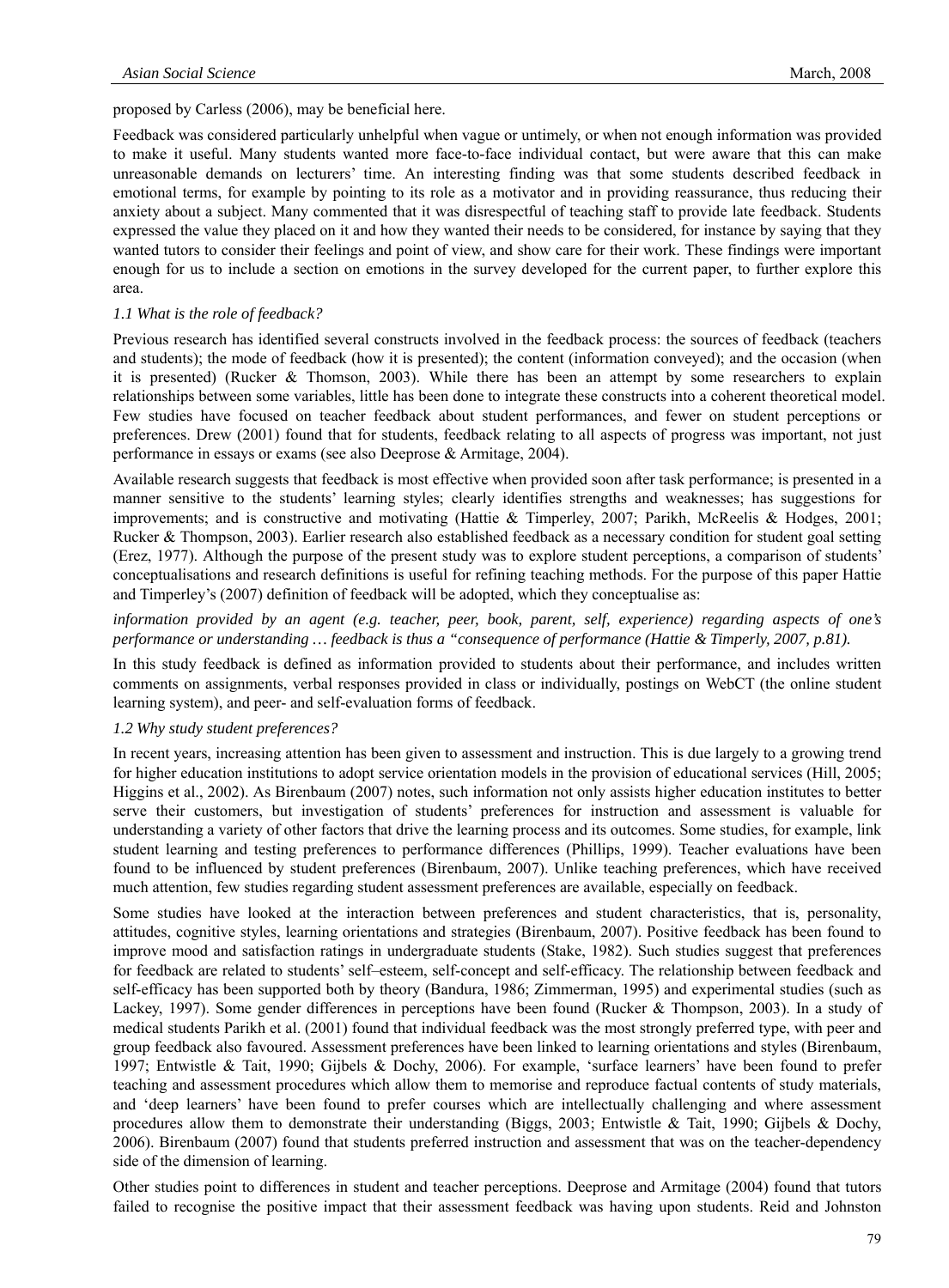(2001) found that perceptions of what constitutes good teaching differ between students and academics. Such studies demonstrate the importance of considering the viewpoints of both students and academics, in that staff need to be more sensitive to student perceptions and students would benefit from a greater awareness of why particular teaching techniques are preferred by their teachers (Reid & Johnson, 2001). Finally, Birenbaum (2007) notes the importance of studying preferences lies in the fact that, "students are aware of the factors that debilitate/facilitate their learning and this awareness influences their instruction and assessment preferences" (p.753).

# *1.3 Research questions*

The current paper aims to extend the findings of Rowe and Wood's (2008) previous qualitative study with quantitative data. The focus of the present study is to investigate student perceptions and preferences for feedback. Preliminary explorations will also be made into the importance of emotions in the process. Building on themes that emerged from the focus groups, demographic variables such as gender, year of enrolment, enrolment type and first language were anticipated to affect student perceptions and preferences. For example, in the focus groups many international students said they preferred verbal feedback as this allowed them to clarify information. A final objective of the study is to explore the link between perceptions and preferences, that is, do students who value feedback perceive it differently, and how does this affect their preferences? It was anticipated that their preferences would fall into six identified categories (verbal/written, group/individual and specific/general feedback) and perceptions into two categories (practical/emotional).

# **2. Method**

## *2.1 Participants*

The participants were 883 undergraduate and 83 postgraduate students enrolled in a range of disciplines, the majority of which included commerce (23.7%), accounting (19.4%), actuarial studies (17.2%) and business (15.1%). There were 837 students from Macquarie University and 153 from the University of Canberra. Additional demographic data is presented in Table 1.

| Demographic variable            | Number $(\% )$  |
|---------------------------------|-----------------|
| Gender                          |                 |
| Males                           | 500 (51.5%)     |
| Females                         | 468 (48.2%)     |
| Undergraduate Year of Enrolment |                 |
| First year                      | 341 (35.2%)     |
| Second year                     | 329 (33.9%)     |
| Third year                      | 142 (14.6%)     |
| Fourth year or higher           | $(7.3\%)$<br>71 |
| <b>Student Type</b>             |                 |
| International                   | 463 (47.9%)     |
| Domestic                        | 503 (52.1%)     |
| First Language                  |                 |
| English                         | 352 (36.3%)     |
| Other                           | 614 (63.3%)     |

Table 1. Demographic variables

The age of respondents ranged between 17 to 60 years (*M*=21.66 years, *SD*=4.62), with 48.6% aged between 21-30 years. For international students the average number of years lived in Australia was 9.61 years (*SD*=9.35). The majority of international students were from China (45%), Hong Kong (14.8%), Korea (4.0%), Malaysia (5.6%) and Vietnam (3.1%). This sample was representative of demographics within the faculty.

#### *2.2 Survey instrument*

Qualitative data from focus groups in the previous study were entered into NVIVO software. A questionnaire was developed using themes extracted from the data (refer to Appendix A) as well as themes identified in the literature. The questionnaire was divided into six sections: i) Demographic Data, ii) Type of Feedback, iii) Perceptions of Feedback, iv) Value of Feedback, v) Preferences for Feedback and vi) Suggestions for Feedback. Sections ii), iii) iv) and v) required students to indicate their level of agreement with a series of statements on a five-point Likert scale, ranging from "strongly disagree" to "strongly agree". For part of section ii) a five-point Likert scale with numerical points of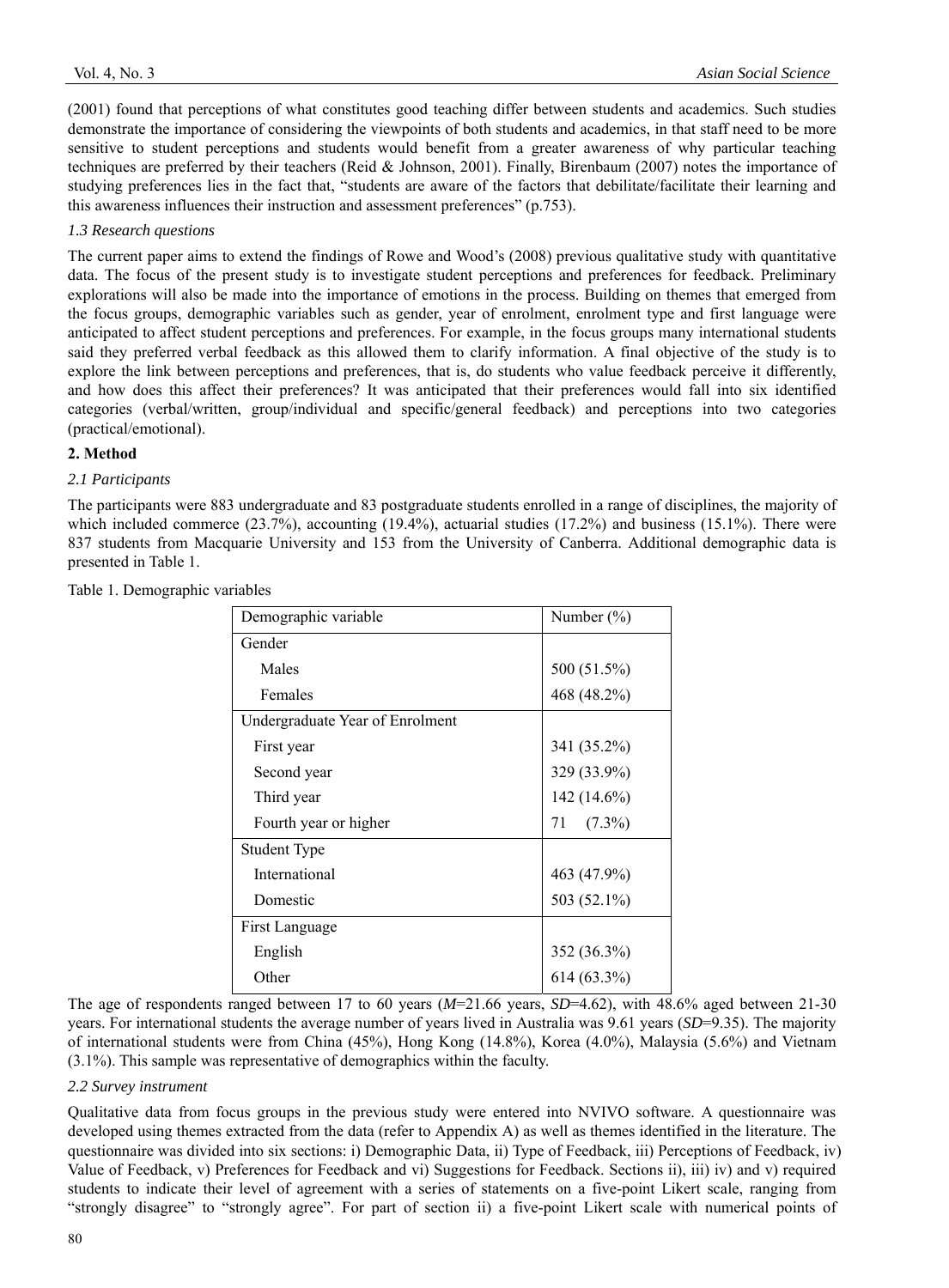reference (0%, 25%, 50%, 75% and 100%) was used. This section was adopted from Parikh et al.'s (2001) feedback survey of American medical students. There were two open-ended questions on the importance of feedback (section iii) and suggestions to improve it (section vi). Once completed the questionnaire was administered to five colleagues and research assistants for validation purposes. Appropriate ethical approval was then sought and obtained.

## *2.3 Design*

Using a randomised block design, the survey was administered by the researchers to students in classes at Macquarie University and at Canberra University from weeks two until weeks nine of Semester 2, 2007. Surveys were distributed, completed and collected during class time. At Macquarie, undergraduate and postgraduate students were surveyed from actuarial, accounting, business, economics and statistics classes. Copies of the survey were also left in the student centre. Undergraduate business/commerce and information technology students were recruited from Canberra University.

## **3. Results**

A principle components analysis (PCA) was carried out on the core group of questions (Type of Feedback, Frequency of Feedback, Perceptions of Feedback and Value of Feedback) to determine whether they could be grouped by common dimensions. The results indicated that all groups of questions could be defined by one dimension with the exception of Preferences for Feedback which needed two.

Two new sub-groups were formed for this set (Pref A and Pref B). There appeared to be similarities between these two groups and two learning approaches (surface and deep) as conceptualised by Biggs (2003) and others. Pref A group preferred feedback that allowed them to think deeply about their subject matter and encouraged independent learning through reflection. Statements indicative of such responses include, "I like it when tutors guide us to work out the answers ourselves", "general feedback in class helps me to learn independently", and, "it is more important for me to see the reason why I received a particular grade, than to know how other students went." By contrast the Pref B group were less interested in understanding the material but wanted feedback which gave them the answers or information about the tutors' marking criteria. Responses indicative of this group included such statements as, "I prefer it when tutors just give us the answers", "the grade is more important to my learning than feedback", and, "I don't like it when teaching staff encourage questions in lectures because it waste time." Emotion items included in section ii) failed to appear as a separate dimension.

An independent-samples t-test was conducted to compare scores for Type of Feedback, Frequency of Feedback, Perceptions of Feedback, Value of Feedback and Preferences for Feedback (across both groups, Pref A and Pref B) for Macquarie and Canberra University students. No significant differences were found between these groups for any of the feedback measures.

Independent t-tests were then used to determine whether there were any differences between demographic groups across the subscales. Men and women were found to differ significantly across all measures, as can be seen in Table 2. Women's mean scores for all feedback measures were higher than those of men.

| Feedback Scale    | t    | df     | Sig. (2-tailed) | Mean Difference<br>(on a five point<br>Likert Scale) |
|-------------------|------|--------|-----------------|------------------------------------------------------|
| Type of Feedback  | 2.75 | 963    | p<0.05          | .09                                                  |
| Perceptions       | 5.12 | 951.12 | p<.001          | .14                                                  |
| of Feedback       |      |        |                 |                                                      |
| Value of Feedback | 4.09 | 951    | p<.001          | .13                                                  |
| Preference        | 3.89 | 920.24 | p<.001          | .11                                                  |
| Group A           |      |        |                 |                                                      |
| Preference        | 2.55 | 951    | p<0.05          | .08                                                  |
| Group B           |      |        |                 |                                                      |

Table 2. Effect of gender on feedback subscales

Further t-tests on each of the perception questions revealed mean differences ranging from .007 to .290. The most significant difference between men (*M*=3.65, *SD*=.86) and women (*M*=3.9, *SD*=.76) was in their response to the statement, "when the tutor gives me feedback it shows me that they care about the work I have done." Women also agreed more than men with statements such as: "feedback tells me what I need to do to improve my performance in a subject", "feedback explains my grade for a subject", "feedback tells me what the expectations of the lecturer/tutor are", "feedback motivates me to study", and, "lecturers who provide feedback care about what students think." These differences were small, however. T-tests on gender and preferences revealed mean differences ranging between .01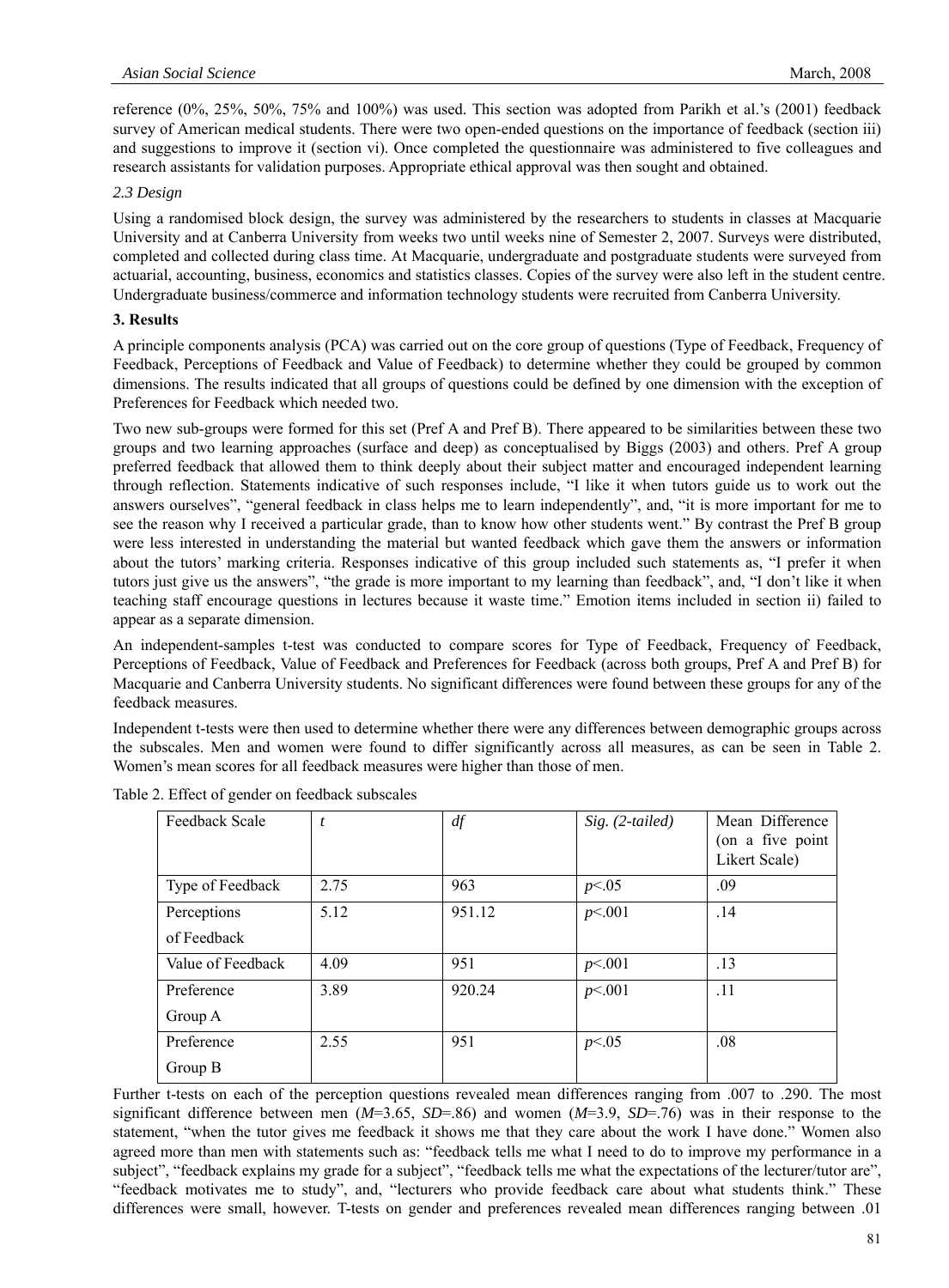and .21, which were considered too inconsequential to report.

Significant differences were found between international (*M*=3.01, *SD*=.509) and domestic students (*M*=3.16, *SD*=.494) on Type of Feedback, *t* (963)=5.34, *p*<.01 (mean difference .17), suggesting that domestic students are more satisfied with the amount and type of feedback that they are receiving. A significant difference was also found between international ( $M=3.01$ ,  $SD=51$ ) and domestic students ( $M=3.12$ ,  $SD=.49$ ) for Pref B group,  $t(951)=-4.55$ ,  $p<0.01$ . This difference was small (-.15), and no further analyses were carried out. A one-way between-groups analysis of variance was conducted to explore the impact of year of enrolment (undergraduate students only) on the above measures. No significant differences were found with the exception of Type of Feedback, *F*(3,878)=2.84, *p*<.05. First year students (*M*=3.44, *SD*=.49) were found to be more satisfied with the Type of Feedback they were receiving than fourth year students (*M*=3.26, *SD*=.57). The mean differences, however, are small and such results may be caused by the large sample size. This finding is contrary to comments made by first and second year students in the focus groups, who were generally more dissatisfied with the amount and quality of feedback they were receiving (due to large class sizes) than those of third and fourth year students. No significant differences were found between undergraduate and postgraduate students across any of the measures.

Preference group data were analysed by multiple regression, using demographic variables (university, age, gender, enrolment type and language) as regressors. The regression was a poor fit for both Pref A ( $R^2$ adj = 1%) and Pref B ( $R^2$ adj  $= 3.7\%$ ), however, possibly due to the large sample size significant relationships were evident. The effect of gender was significant for both Pref A, *F*(1,852)=14.54, *p*<.001; *M*(males=3.71, females=3.82), and Pref B, *F*(1,852)=8.90, *p*<.05;  $M$ (males=3.05, females=3.15). Enrolment type,  $F(1,852)=1.51$ ,  $p<0.05$ ;  $M$ (international students=3.05, domestic students=3.4), and First language, *F*(1,852)=6.23, *p*<.05; *M*(English=3.15, language other than English=3.04), were also found to be significant predictors of student preferences (Pref B group only). No other significant relationships were found.

# **4. Discussion**

# *4.1 Findings*

This paper provides preliminary results that extend an earlier qualitative study. A more comprehensive analysis of the data is currently being undertaken and will be published at a later date. While it was expected that preferences for feedback would fall into the six categories identified (such as verbal/written, group/individual and specific/general feedback), factor analysis identified two dimensions of preference. The most interesting finding of the study appears to be a link between student feedback preferences and learning approaches. Previous studies have identified a relationship between learning strategies and assessment preferences (Birenbaum, 1997; Entwistle & Tait, 1990; Gijbels & Dochy, 2006). The characteristics of the two preference dimensions identified appear to reflect two learning approaches (surface and deep) as conceptualised by Biggs (2003) and others (Entwistle & Tait, 1990; Gijbels and Dochy, 2006). Pref A students appear to reflect deep learners whose preferred approach is to engage meaningfully in learning that enhances their understanding of the material. These students prefer feedback that allows them to understand the material and welcome the opportunity to engage with the lecturer. Perhaps this reflects a more self-regulated approach to learning (Birenbaum, 2007). Pref B students appear to fit the category of surface learners whose preferred approach is to meet course requirements with minimum effort. They prefer positive feedback that gives them the answers and dislike class participation. Perhaps these students could be viewed as falling into the teacher-dependent category (Birenbaum, 2007).

Very few significant differences were found between any of the demographic variables. Neither institution nor year of study significantly affected how students valued or perceived feedback, or their preferences. Some minor differences were found between international and domestic students on their perceptions of the feedback being provided to them and their preferences, however, these were not highly significant. Similarly, year of enrolment was found to significantly effect student perceptions of the type of feedback they were receiving, with third and fourth year students reporting lower levels of satisfaction than first and second years. Gender emerged as the demographic variable most likely to affect perceptions and preferences, with men and women differing significantly across all measures pertaining to this: women were more satisfied with the amount and type of feedback they were receiving, valued feedback more and seemed to view feedback as important for emotional reasons more than men. While these differences were small they are noteworthy. It is difficult to compare the present gender findings to previous studies (such as Rucker & Thomson, 2003) because of the measurement of different constructs.

The results of the regression analyses suggest that demographic variables are a poor predictor of student feedback preferences. The small amount of variance in preferences explained by demographics suggests that there are other variables which need to be explored (such as the extent to which students value feedback, and their perceptions of it). It is recommended that further analyses of the data look closely at the relationships between such variables and student preferences. It is anticipated that students who value learning are more likely to hold a deep learning approach, while surface learners will hold a cynical view of education (Biggs, 2003). Based on the overall findings, it is suggested that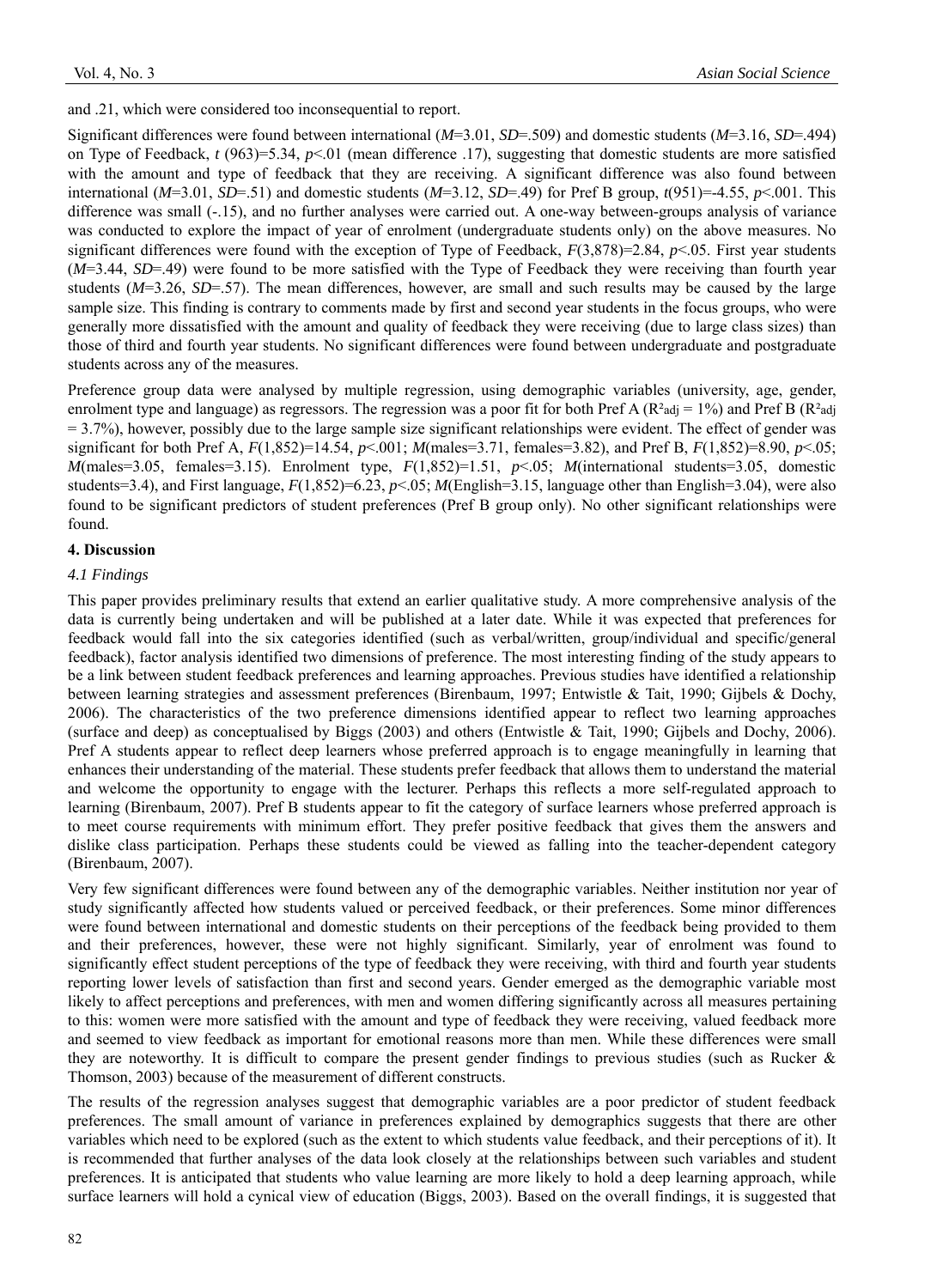the provision of good practice for everyone is more important than accounting for individual differences, and that clearly-communicated feedback should work successfully across all demographic groups. As per the focus groups, many students reported that they were not receiving enough feedback. The importance of teachers providing effective and timely feedback is highlighted by the following comment made by an undergraduate international student: "'the sound of silence' is not a happy song."

#### *4.2 Challenges*

There were challenges to the present study. Some students did not fill in the last page, which implies that the survey may have been too lengthy. Other potential factors that may have introduced a bias were an imbalance in sampling; for example, mainly day classes were surveyed. A further observation is that instructions given to classes were not controlled. These factors may have affected the final results. Despite these limitations the current study provides an innovative step towards an understanding of the dimensions of student perceptions and preferences for feedback.

#### *4.3 Future directions*

Further analyses are currently being undertaken using this data to explore other possible relationships between variables yet to be determined. Future research is needed on the role of emotions in learning – specifically emotions and feedback. Although statements on emotions in section ii) (Type of Feedback) failed to emerge as a separate dimension in the factor analysis, this could be due to the small number of items allocated to this theme. Many written comments obtained from the survey point to emotional factors, including several requests for the provision of feedback to be made more personal. For example:

*It [feedback] motivates and encourages students in the right direction. It should be personal and able to be applied easily. Not only is it justification, but it's advice. (Undergraduate domestic student - female)* 

# *It [feedback] shows the tutor/lecturer is in tune and cares about his/her students. (Undergraduate international student – female)*

#### *Interaction between tutor and students must be encouraged. (Undergraduate domestic student – female)*

These were interesting comments made by female students. Given that women's responses were significantly different from men's on two statements linking the provision of feedback to the extent to which lecturers care, this suggests that for women receiving feedback holds as much emotional as academic significance. Written comments were also found to complement qualitative data from the focus groups, with similar themes emerging – for example, the role of feedback as a motivator, in reducing anxiety, providing encouragement and making students feel cared for (Rowe & Wood, 2008). Students' written comments from the survey have not been reported extensively in this paper, but they will be the focus of a later publication.

#### *4.4 Conclusions*

The present study illustrates students' perceptions about the role of feedback, and adds to the emerging literature focussed on improving student learning and the student experience. The survey presented students with an opportunity to reflect on the significance of feedback in their learning. The findings highlight the importance of developing a much deeper dialogue with students about issues related to the individual meaning of receiving feedback. A student-participative approach to teaching and learning is essential for two reasons: firstly, the way that students perceive the learning context and the way they approach learning affects their learning outcomes and, secondly, student-teacher concepts of what constitutes good teaching often differ (Gijbels & Dochy, 2006; Reid & Johnson, 1999). An important finding of the study was a possible link between student feedback preferences and learning approaches. Approaches to learning have been extensively studied so now that literature can be applied to student preferences. The preliminary findings in this study imply that the provision of appropriate and timely feedback promotes deep learning in students.

Universities are increasingly recognising that feedback is an important way of improving their teaching ratings. Indirectly this then assists them to secure critical learning and teaching performance funding. Future directions for research are to further explore the relationship between student preferences and approaches to learning (such as deep and surface), and to consider the impact of other demographic variables such as age and country of origin. The effect of feedback on student emotions is another promising area of investigation.

#### **References**

Astin, A.W. (1991). *Assessment for excellence: The philosophy and practice of assessment and evaluation in higher education*. New York: Macmillan Publishing Company.

Bandura, A. (1986). *Social foundations of thought and action: A social cognitive theory*. Englewood Cliffs, New Jersey: Prentice-Hall.

Black, P., & William, D. (1998). Assessment and classroom learning. *Assessment in Education: Principles, Policy & Practice,* 5 (1), 7-74.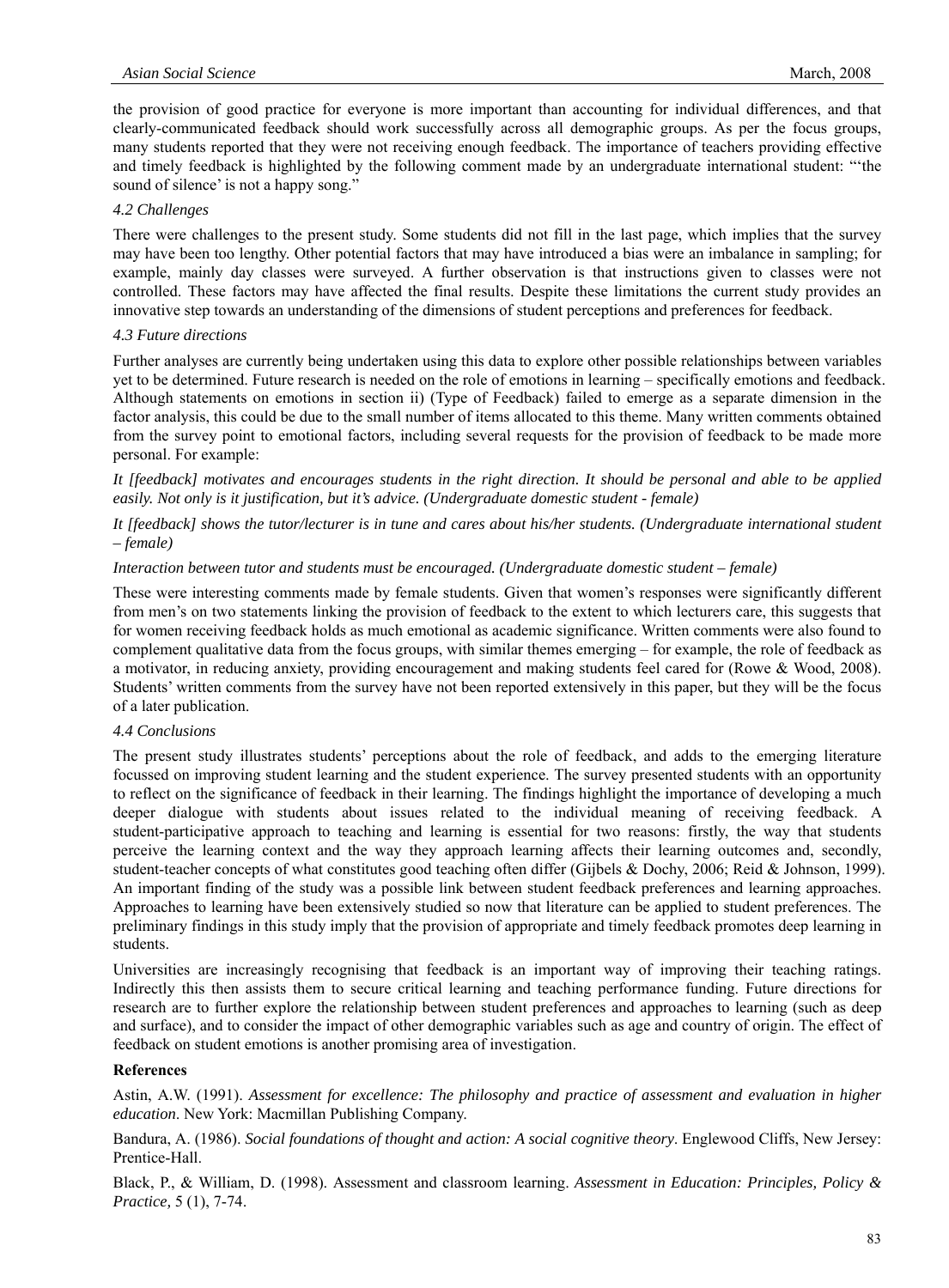Biggs, J. (2003). *Teaching for quality learning at university: What the student does*. Buckingham: Society for Research into Education & Open University Press.

Birenbaum, M. (1997). Assessment preferences and their relationship to learning strategies and orientations. *Higher Education*, 33 (1), 71-84.

Birenbaum, M. (2007). Assessment and instruction preferences and their relationship with test anxiety and learning strategies. *Higher Education*, 53, 749-768.

Carless, D. (2006). Differing perceptions in the feedback process. *Studies in Higher Education*, 31 (2), 219-233.

Deeprose, C., & Armitage, C. (2004). Reports: Giving formative feedback in higher education. *Psychology Learning and Teaching,* 4 (1), 43-46.

Drew, S. (2001). Student perceptions of what helps them to learn and develop in higher education. *Teaching in Higher Education,* 6 (3), 309-332.

Entwistle, N., & Tait, H. (1990). Approaches to learning, evaluations of teaching, and preferences for contrasting academic environments. *Higher Education,* 19 (2), 169-194.

Erez, M. (1977). Feedback: A necessary condition for the goal setting-performance relationship. *Journal of Applied Psychology,* 62 (5), 624-627.

Gijbels, D., & Dochy, F. (2006). Students' assessment preferences and approaches to learning: Can formative assessment make a difference? *Educational Studies,* 32 (4), 399-409.

Hattie, J.A. (1987). Identifying the salient facets of a model of student learning: A synthesis of meta-analyses. *International Journal of Educational Research*, 11, 187-138.

Hattie, J.A., & Timperley, H. (2007). The power of feedback. *Review of Educational Research,* 77, 81-112.

Higgins, R., Hartley, P., & Skelton, A. (2002). The conscientious consumer: Reconsidering the role of assessment feedback in student learning. *Studies in Higher Education,* 27 (1), 53-64.

Hill, F.M. (1995). Managing service quality in higher education: The role of the student as primary consumer. *Quality Assurance in Education,* 3, 10-21.

Hounsell, D. (1987). Essay writing and the quality of feedback. In J.T.E. Richardson, M.W. Eysenck & D. Warren-Piper (Eds.), *Student learning: Research in education and cognitive psychology*. Milton Keynes: Society for Research into Higher Education, Open University Press.

Hyland, P. (2000). Learning from feedback in assessment. In P. Hyland & A. Booth (Eds.), *The practice of university history teaching* (pp. 233-247). Manchester: Manchester University Press.

Lackey, J.R. (1997). The effects of feedback on motivation and changes in written performance. Paper presented at the *Annual Meeting of the American Education Research Association*. Chicago, IL.

Parikh, A., McReelis, K., & Hodges, B. (2001). Student feedback in problem based learning: A survey of 103 final year students across five Ontario medical schools. *Medical Education,* 35, 632-636.

Phillips, F. (1999). Business students' learning preferences and associated task performance. *Journal of Education for Business*, September/October, 27-32.

Ramsden, P. (2003). *Learning to teach in higher education* (2nd Ed.). London: Routledge.

Reid, D.J., & Johnston, M. (1999). Improving teaching in higher education: Student and teacher perspectives. *Educational Studies,* 25 (3), 269-281.

Rucker, M. L., & Thomson, S. (2003). Assessing student learning outcomes: An investigation of the relationship among feedback measures. *College Student Journal,* 37 (3), 400-404.

Rowe, A.D., & Wood, L.N. (2008). What feedback do students want? *Australian Association for Research in Education (AARE) International Education Research Conference*. Freemantle, Australia (CD & online). Available: www.aare.edu.au/07pap/row07086.pdf (January 18, 2008)

Stake, J.E. (1982). Reactions to positive and negative feedback: Enhancement and consistency effects. *Social Behavior and Personality,* 10 (2), 151-156.

Weaver, M.R. (2006). Do students value feedback? Student perceptions of tutors' written responses. *Assessment & Evaluation in Higher Education*, 31 (3), 379-394.

Zimmerman, B.J. (1995). Self-efficacy and educational development. In A. Bandura (Ed.), *Self-efficacy in changing societies* (pp. 202-231). Cambridge: Cambridge University Press.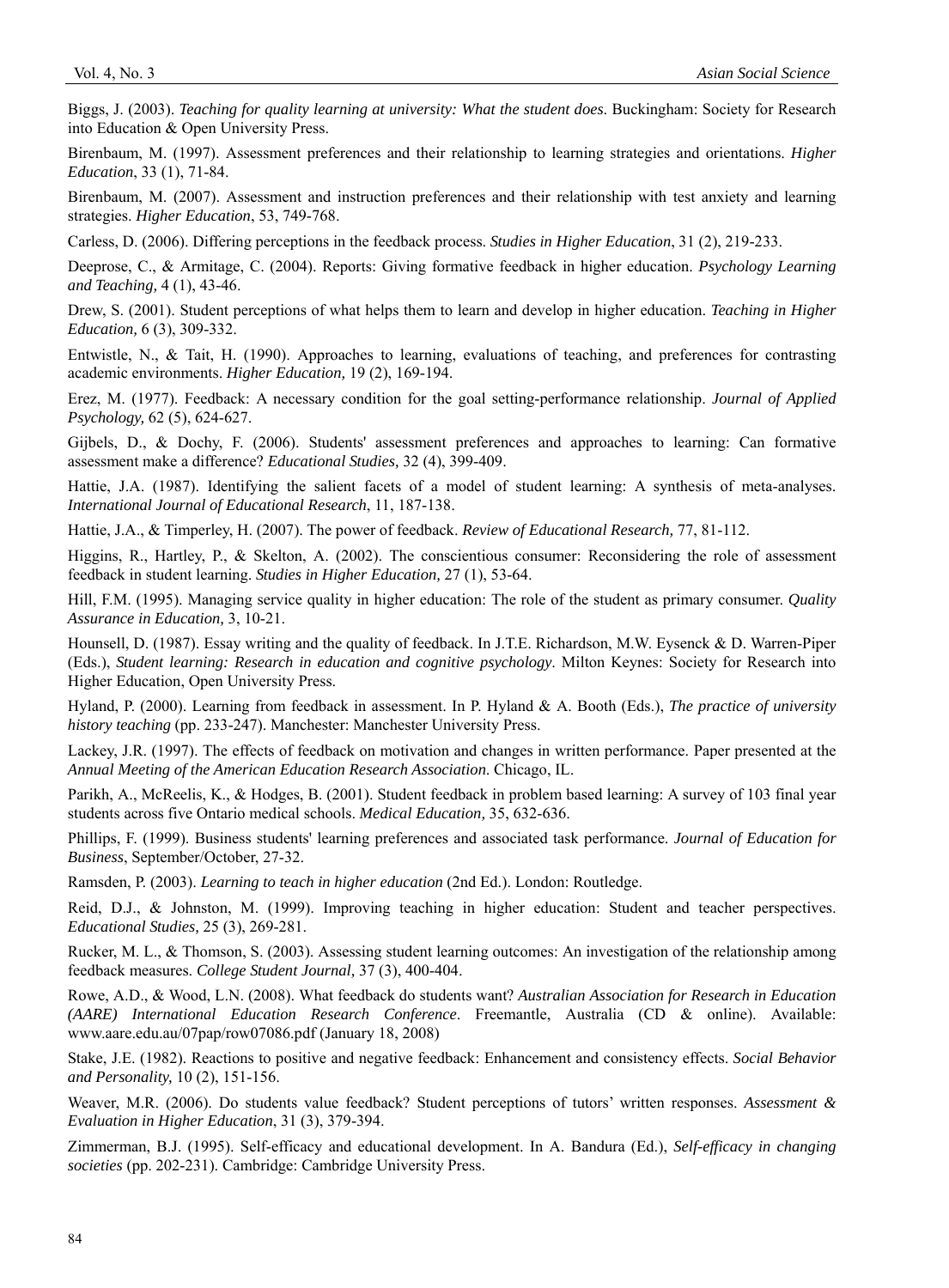#### **Appendix A – Student Feedback Questionnaire**

Macquarie University is interested in student learning experiences and wishes to investigate student perceptions of and preferences for feedback, with the aim of improving learning and teaching. There are no right or wrong answers in this questionnaire. Please complete the following questions on the basis of your experience studying at the University. Any information or personal details gathered in the course of this study will be kept confidential. No individual will be identified in any publication of the results. Only the researchers will have access to the data.

# **1. Demographic Data**

| a) What program are you enrolled in?                                        |       |
|-----------------------------------------------------------------------------|-------|
| b) What gender are you? •• O Female •• O Male                               |       |
|                                                                             |       |
| d) Are you an undergraduate or postgraduate student?                        |       |
| O undergraduate O postgraduate                                              |       |
| e) If undergraduate, are you a first, second, third or fourth year student? |       |
| $Q(1)$ $Q(2)$ $Q(3)$ $Q(4)$                                                 |       |
| f) Are you an international student? $\Delta$ Yes                           | ONo   |
| If yes, which country do you come from?                                     |       |
| g) Is English your first language? $QYes$                                   | ONo   |
| If no, what is your first language?                                         |       |
| h) How many years have you lived in Australia?                              | vears |

# **2. Feedback Provided by the University**

Please indicate your level of agreement with the following statements:

|                                                                               | Strongly<br>Disagree | Disagree | Neutral  | Agree | Strongly<br>Agree |
|-------------------------------------------------------------------------------|----------------------|----------|----------|-------|-------------------|
| I receive enough feedback from my lecturers and<br>tutors                     | $\circ$              | O        | $\circ$  | O     | ∩                 |
| The feedback I receive is relevant to my goals as a<br>student                | Q                    | ∩        | $\Omega$ | O     |                   |
| The feedback I receive is related to the purpose of<br>the assignment         | Q                    | ∩        | $\Omega$ | ∩     |                   |
| My lecturers and tutors provide enough information<br>to make feedback useful | O                    | Q        | O        | ∩     |                   |
| Feedback on assignments is always provided within<br>two weeks                | O                    | ∩        | $\Omega$ | ∩     |                   |
| Teaching staff are always willing to provide<br>feedback                      | $\Omega$             | $\Omega$ | $\Omega$ | ∩     |                   |
| The feedback I receive can be applied to my studies<br>and/or work            | ∩                    | ∩        | $\Omega$ | ∩     |                   |
| Class feedback is presented in a way so that<br>everyone can participate      | ∩                    | ∩        | O        | ∩     |                   |
| Teaching staff need to be more active in providing<br>feedback                | $\circ$              | ∩        | O        | ∩     |                   |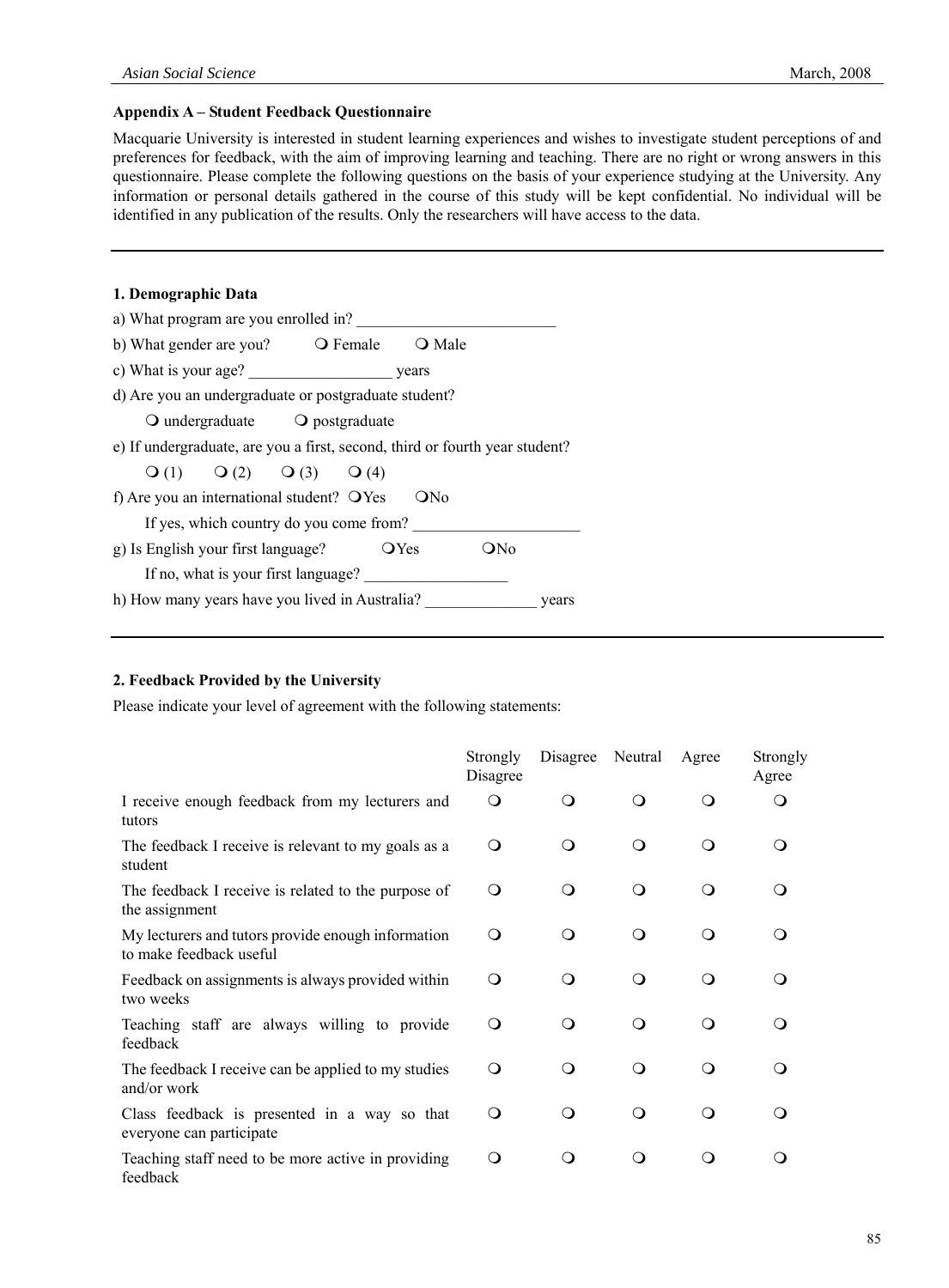|                                            | 0%       | 25%     | 50% | 75%      | 100%     |  |
|--------------------------------------------|----------|---------|-----|----------|----------|--|
| No feedback                                | O        | $\circ$ | O   | O        | $\circ$  |  |
| Grades                                     | O        | $\circ$ | O   | Ő        | $\circ$  |  |
| Individual written comments from the tutor | $\Omega$ | $\circ$ | O   | O        | O        |  |
| Group verbal feedback from the tutor       | 0        | $\cup$  | Ő   | O        |          |  |
| Group written comments from the tutor      | 0        | O       | O   | Ő        |          |  |
| Individual verbal feedback from the tutor  | $\Omega$ | $\circ$ | O   | O        | $\Omega$ |  |
| Peer feedback                              | $\Omega$ | $\circ$ | O   | $\Omega$ | O        |  |
| Self-assessment                            | O        | O       | O   | ∩        | ∩        |  |
|                                            |          |         |     |          |          |  |

Please indicate how often (as a percentage of time) you receive the following types of feedback:

# **3. Perceptions of Feedback**

Please indicate your level of agreement with the following statements. When responding think about what you consider to be the most important aspects of feedback:

|                                                                                           | Strongly<br>Disagree | Disagree | Neutral  | Agree    | Strongly<br>Agree |
|-------------------------------------------------------------------------------------------|----------------------|----------|----------|----------|-------------------|
| Feedback is a justification of the grade I have<br>received                               | $\circ$              | $\circ$  | O        | $\circ$  | $\bigcirc$        |
| When the tutor gives me feedback it shows me<br>that they care about the work I have done | $\circ$              | $\circ$  | O        | $\circ$  | O                 |
| Feedback tells me what I need to do to improve<br>my performance in a subject             | $\circ$              | $\circ$  | O        | $\circ$  | O                 |
| Feedback explains my grade for an assignment                                              | $\Omega$             | $\circ$  | $\circ$  | $\circ$  | O                 |
| I deserve feedback when I put so much effort<br>into tutorials and assignments            | $\circ$              | $\circ$  | $\Omega$ | $\circ$  | $\Omega$          |
| When the tutor provides feedback I don't<br>worry as much about the subject               | $\Omega$             | $\circ$  | $\circ$  | $\circ$  | $\Omega$          |
| Feedback is a response from the tutor to<br>something I have said in class                | $\Omega$             | $\Omega$ | $\Omega$ | $\Omega$ | O                 |
| When I receive a lot of feedback I feel<br>encouraged                                     | $\circ$              | $\circ$  | $\circ$  | $\circ$  | O                 |
| Feedback is any individual contact with the<br>lecturer                                   | $\circ$              | $\circ$  | $\Omega$ | $\circ$  | O                 |
| Receiving feedback does not reduce my<br>anxiety about a subject                          | $\circ$              | $\circ$  | $\circ$  | $\circ$  | O                 |
| Feedback is an evaluation of my strengths and<br>weaknesses                               | $\circ$              | $\circ$  | $\circ$  | $\circ$  | O                 |
| Lecturers who provide feedback care about<br>what students think                          | $\circ$              | $\circ$  | $\circ$  | $\circ$  | O                 |
| Feedback tells me what the expectations of the<br>lecturer/tutor are                      | $\circ$              | $\circ$  | $\circ$  | $\circ$  | O                 |
| Feedback motivates me to study                                                            | O                    | $\circ$  | $\circ$  | $\circ$  | $\Omega$          |
| When I don't receive any feedback I feel that<br>the lecturer does not respect me         | $\circ$              | $\circ$  | O        | $\circ$  | O                 |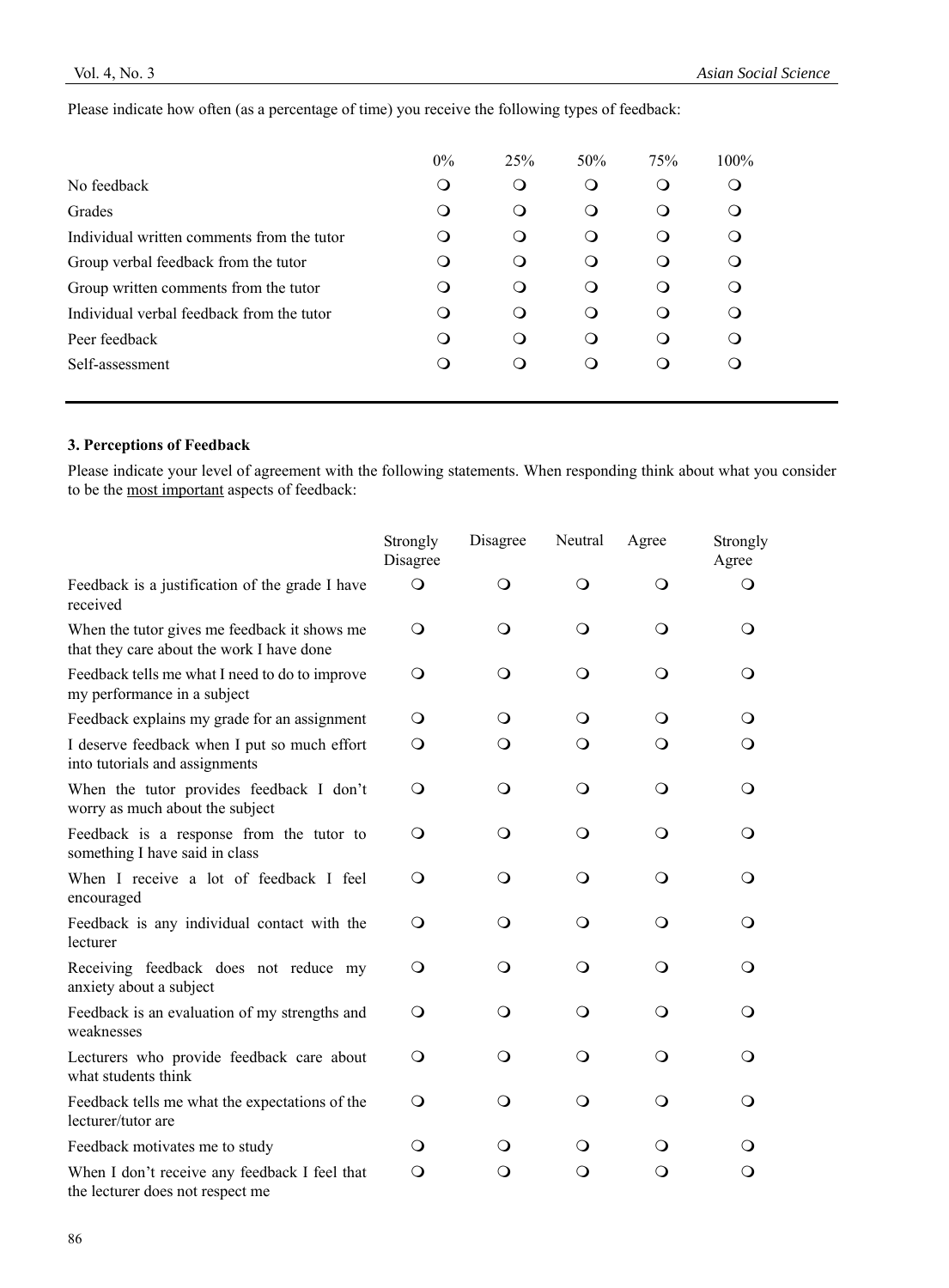Feedback is important because …

 $\mathcal{L}_\text{max}$  , where  $\mathcal{L}_\text{max}$  and  $\mathcal{L}_\text{max}$ 

# **4. Value of Feedback**

Please indicate your level of agreement with the following statements:

|                                                                       | Strongly<br>Disagree | Disagree | Neutral  | Agree | Strongly<br>Agree |
|-----------------------------------------------------------------------|----------------------|----------|----------|-------|-------------------|
| Feedback is important to me                                           | O                    | $\Omega$ |          | O     | O                 |
| I always collect my assignments                                       |                      | $\Omega$ | ( )      |       | O                 |
| I always read the feedback on my assignments                          | $\cup$               | $\cup$   |          |       |                   |
| I use feedback to try and improve my results in<br>future assignments | $\cup$               | $\cup$   | $\Omega$ | 0     | 0                 |
| Feedback is only useful when I receive a low<br>grade                 | $\Omega$             |          |          |       |                   |

# **5. Preferences for Feedback**

Please indicate your level of agreement with the following statements:

|                                                                                                              | Strongly<br>Disagree | Disagree | Neutral  | Agree    | Strongly<br>Agree |
|--------------------------------------------------------------------------------------------------------------|----------------------|----------|----------|----------|-------------------|
| General feedback provided in class helps me learn<br>independently                                           | $\Omega$             | $\circ$  | $\Omega$ | $\Omega$ | $\Omega$          |
| Tutors' written comments are often difficult to read and<br>poorly explained                                 | $\Omega$             | $\circ$  | $\circ$  | $\Omega$ | $\Omega$          |
| Feedback is only useful when it is positive                                                                  | $\Omega$             | $\Omega$ | $\Omega$ | O        | Q                 |
| Individual feedback is better because I can clarify any<br>issues with the tutor                             | $\Omega$             | $\Omega$ | $\circ$  | $\Omega$ | O                 |
| I like it when lecturers post sample answers on WebCT                                                        | $\Omega$             | $\Omega$ | $\Omega$ | Q        | Q                 |
| I feel encouraged when lecturers provide general<br>feedback in class                                        | $\circ$              | $\Omega$ | $\circ$  | $\Omega$ | Q                 |
| An important part of learning is being able to discuss<br>the subject with my lecturer/tutor                 | $\mathsf{O}$         | $\circ$  | $\circ$  | $\Omega$ | ∩                 |
| I learn better when the lecturer encourages me to think<br>deeply about the subject matter                   | $\mathsf{O}$         | $\Omega$ | $\circ$  | $\Omega$ | ∩                 |
| Verbal feedback is easier to understand                                                                      | Q                    | $\Omega$ | $\Omega$ | ∩        | ∩                 |
| I don't like it when teaching staff encourage questions<br>in lectures because it wastes time                | $\Omega$             | $\Omega$ | $\Omega$ | $\Omega$ | Q                 |
| Specific feedback is better because it helps me to<br>understand what I did right and wrong in an assignment | $\Omega$             | $\circ$  | $\Omega$ | $\Omega$ | $\Omega$          |
| I learn more when my tutor focuses on the questions I<br>got wrong                                           | $\Omega$             | $\circ$  | $\Omega$ | $\Omega$ | ∩                 |
| It is boring when lecturers provide general feedback to<br>the class                                         | $\Omega$             | $\Omega$ | $\Omega$ | $\Omega$ | ∩                 |